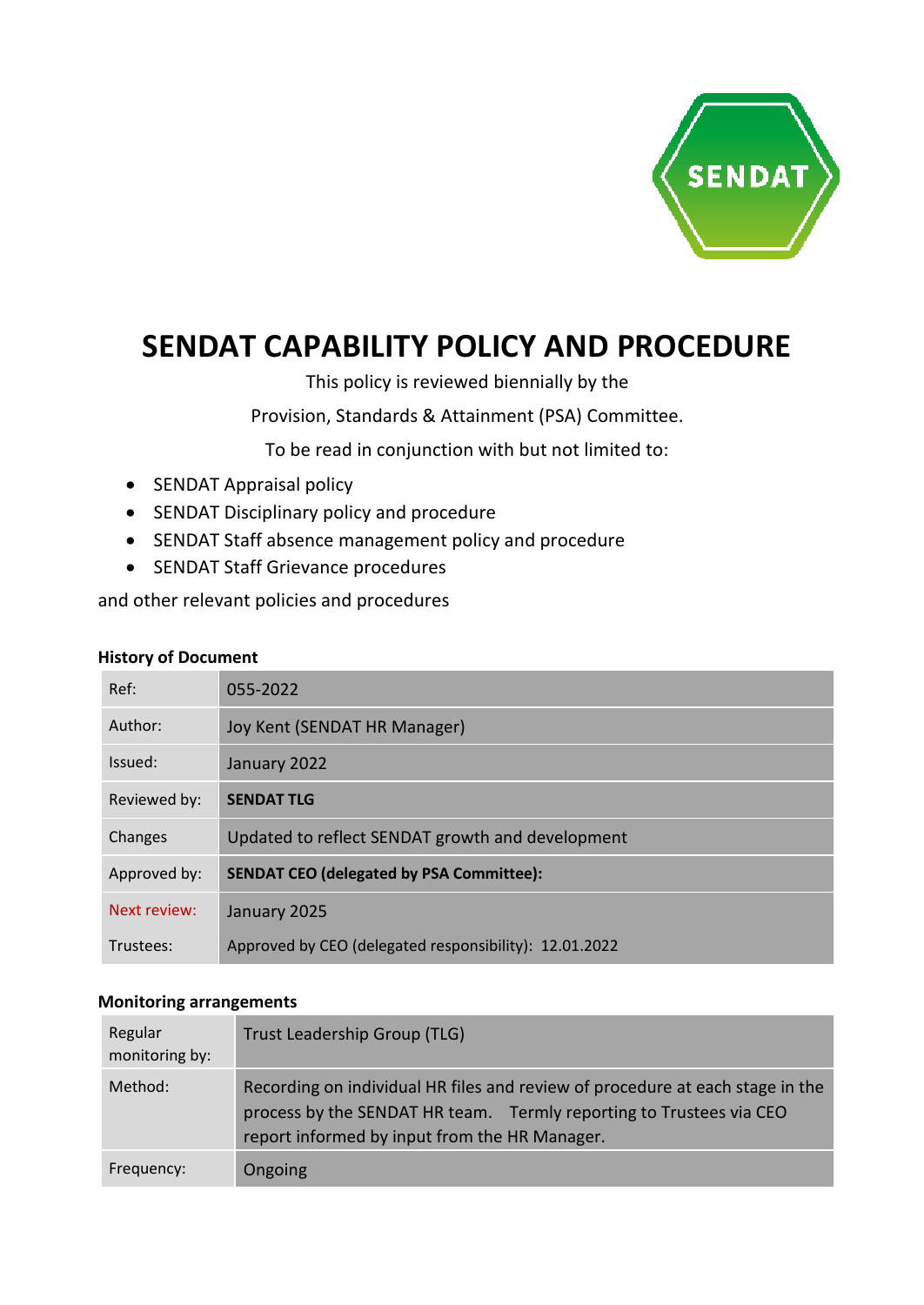

#### **CONTENTS**

- 1. Statement of intent
- 2. Aims
- 3. Legislation and guidance
- 4. Definitions
- 5. Roles and responsibilities
- 6. Capability procedure
	- 6.1 Work performance monitoring
	- 6.2 Transition to formal capability procedure
	- 6.3 Informal support
	- 6.4 Formal capability meeting
	- 6.5 Monitoring and review period
	- 6.6 Formal review meeting
	- 6.7 Decision meeting
	- 6.8 Dismissal
- 7 Right of appeal
- 8 Confidentiality
- 9 Consistency of treatment and fairness
- 10 Monitoring arrangements
- 11 Links with other policies
- Appendix 1: Workload impact assessment
- Appendix 2: Template for weekly review meetings (under normal performance management)
- Appendix 3: Capability action plan template

# **SENDAT Capability Policy and procedure**

# **1. STATEMENT OF INTENT**

- 1.1 SENDAT is a Multi Academy Trust specialising in the care and education of young people with Special Educational Needs and Disabilities. This policy should be considered in the light of this context and the complexity of need that is accommodated within the Trust and its constituent Schools / Alternative Provisions (APs).
- 1.2 The SENDAT Board of Trustees recognises the entitlement of a work/life balance for all staff colleagues as established in their terms and conditions of working. Consequently, this policy has been workload impact assessed (see Appendix 2) and SENDAT Schools/APs will organise all activities relating to this policy within normal working hours.
- 1.3 The SENDAT Board of Trustees is committed to ensuring that this policy is applied in a way that is fair and non-discriminatory and this responsibility is delegated to the CEO.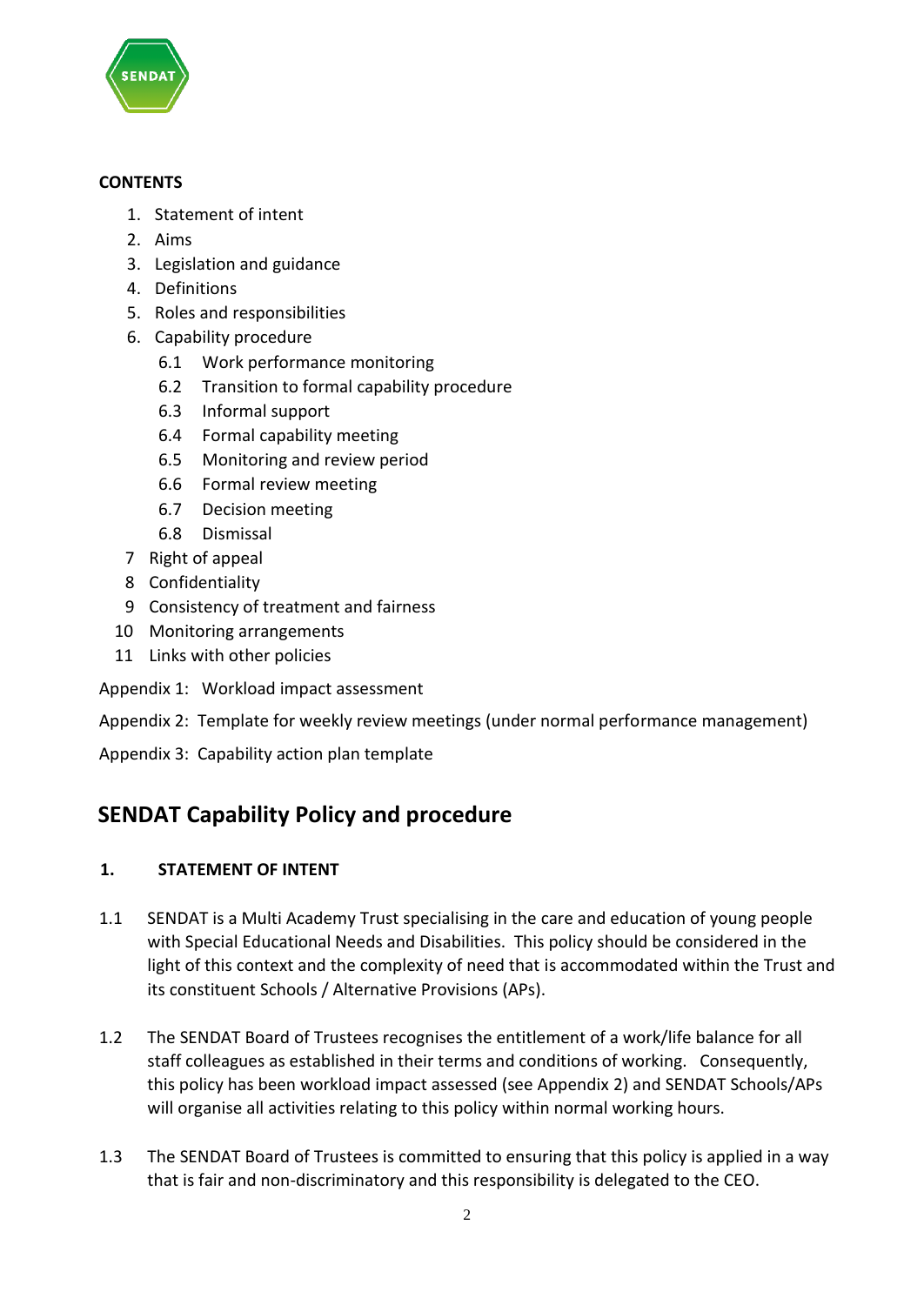

# **2. AIMS**

2.1 The aim of our capability of staff policy is to set out a clear and consistent process for when any member of staff falls below the levels of competence expected of them, as set out in the relevant professional standards, job descriptions and overall performance expectations.

#### **3. LEGISLATION AND GUIDANCE**

- 3.1 This policy is based on the [Department for Education's model policy and guidance,](https://www.gov.uk/government/publications/teacher-appraisal-and-capability-model-policy) and the [Acas](http://www.acas.org.uk/media/pdf/f/m/Acas-Code-of-Practice-1-on-disciplinary-and-grievance-procedures.pdf)  [code of practice on disciplinary and grievance procedures.](http://www.acas.org.uk/media/pdf/f/m/Acas-Code-of-Practice-1-on-disciplinary-and-grievance-procedures.pdf) When carrying out capability procedures, we will ensure we abide by the [Equality Act 2010.](http://www.legislation.gov.uk/ukpga/2010/15/contents?)
- 3.2 This policy also complies with our funding agreement and articles of association.

#### **4. DEFINITIONS**

4.1 Lack of capability is defined as:

A staff member failing to perform their role at the level of competence expected of them and that their job requires.

4.2 Reference to 'staff' incudes the Headteacher / Head of School/AP, teachers and support staff, unless indicated otherwise.

#### **5. ROLES AND RESPONSIBILITIES**

- 5.1 Where the member of staff subject to the procedure is the Headteacher / Head of School/AP, the CEO will be responsible for co-ordinating the procedure, in conjunction with the central SENDAT HR team.
- 5.2 Where the member of staff subject to the procedure is not the Headteacher /Head of School / AP, the Headteacher / Head of School/AP or a nominated member of the Senior Leadership Team (SLT) will be responsible for co-ordinating the procedure, in conjunction with the central SENDAT HR team.
- 5.3 Where appropriate, other members of staff may be asked to provide additional support to the School/AP Leader co-ordinating the procedure, or to assist in monitoring the effectiveness of the policy. Where this happens, responsibilities will be made clear in advance.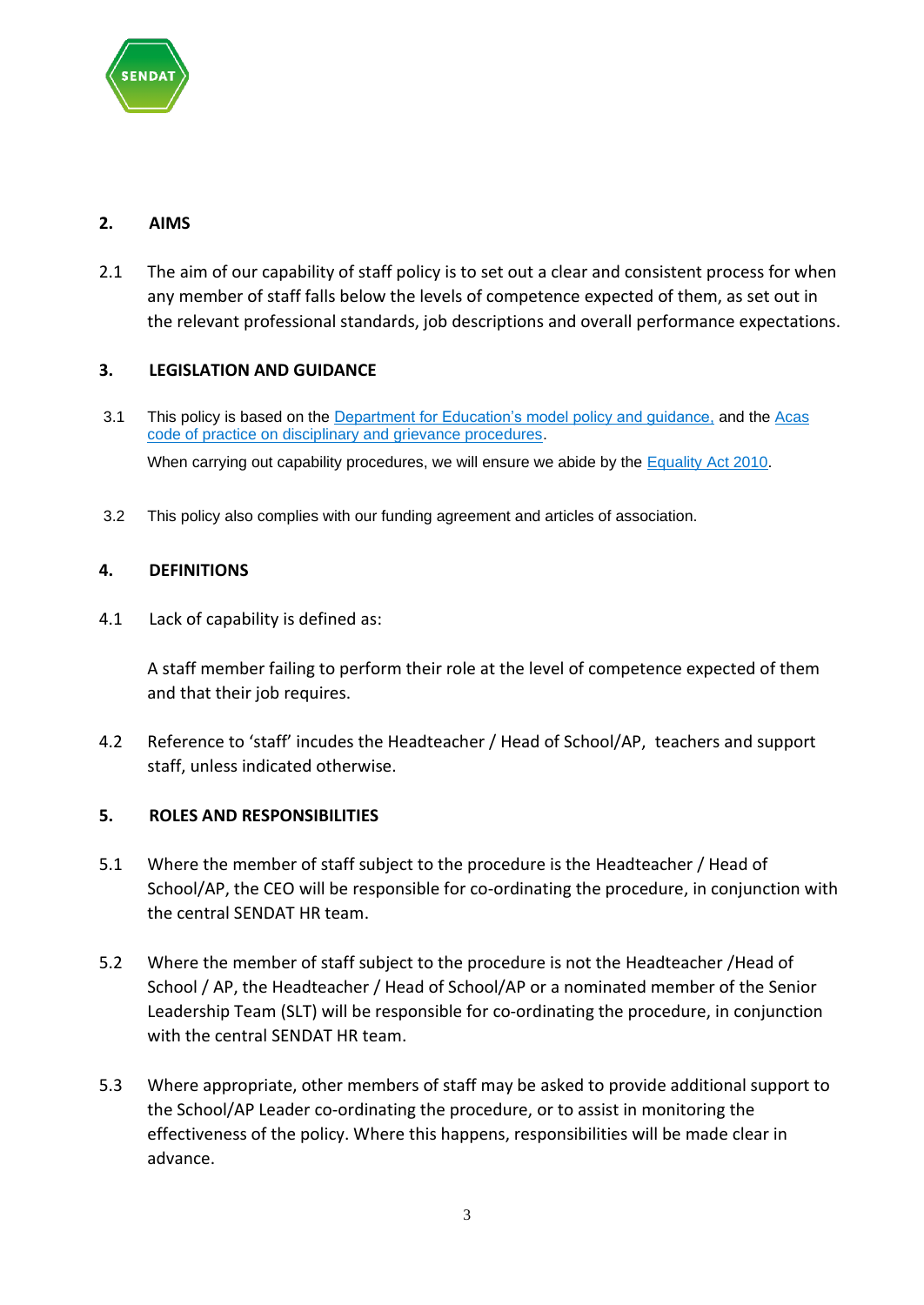

# **6. CAPABILITY PROCEDURE**

- 6.1 Work performance is monitored on a day-to-day basis by line managers. Monitoring includes:
	- Regular informal discussions and formal reviews during probation / induction training
	- Learning walks
	- Regular, informal one-to-one discussions between line managers and their team members
	- Annual appraisal process
- 6.2 Capability procedures will begin when development needs have been identified and which line management support and the appraisal process have been unable to bring about satisfactory performance or improvements in the staff member's work.
- 6.3 An informal period of support, put in place and monitored by the line manager, will have been in place before capability procedures are triggered. Evidence of this will be available before the Capability procedure begins (see appendix 1)

#### **6.4 Formal capability meeting**

At least five working days' notice will be given of the formal capability meeting, and will explain:

- The concerns about performance and possible consequences
- Any written evidence
- The time and place of the meeting
- That the staff member has the right to be accompanied by a work colleague or trade union representative

It will be conducted by:

- The Chair of the Full Trust Board (FTB) for the CEO
- The CEO for members of the Trust Leadership Group (TLG)
- The Headteacher / Head of School/AP for school based teachers and support staff
- The Senior AHT/AHT in charge of the Peile / Mulberry units for teaching and support staff employed to work at the units
- The Line Manager for central Trust staff

The purpose of the meeting is to establish the facts, and to allow the staff member to respond to the concerns and make relevant representations. A member of the Trust HR team will be in attendance to oversee the process and to clerk the meeting.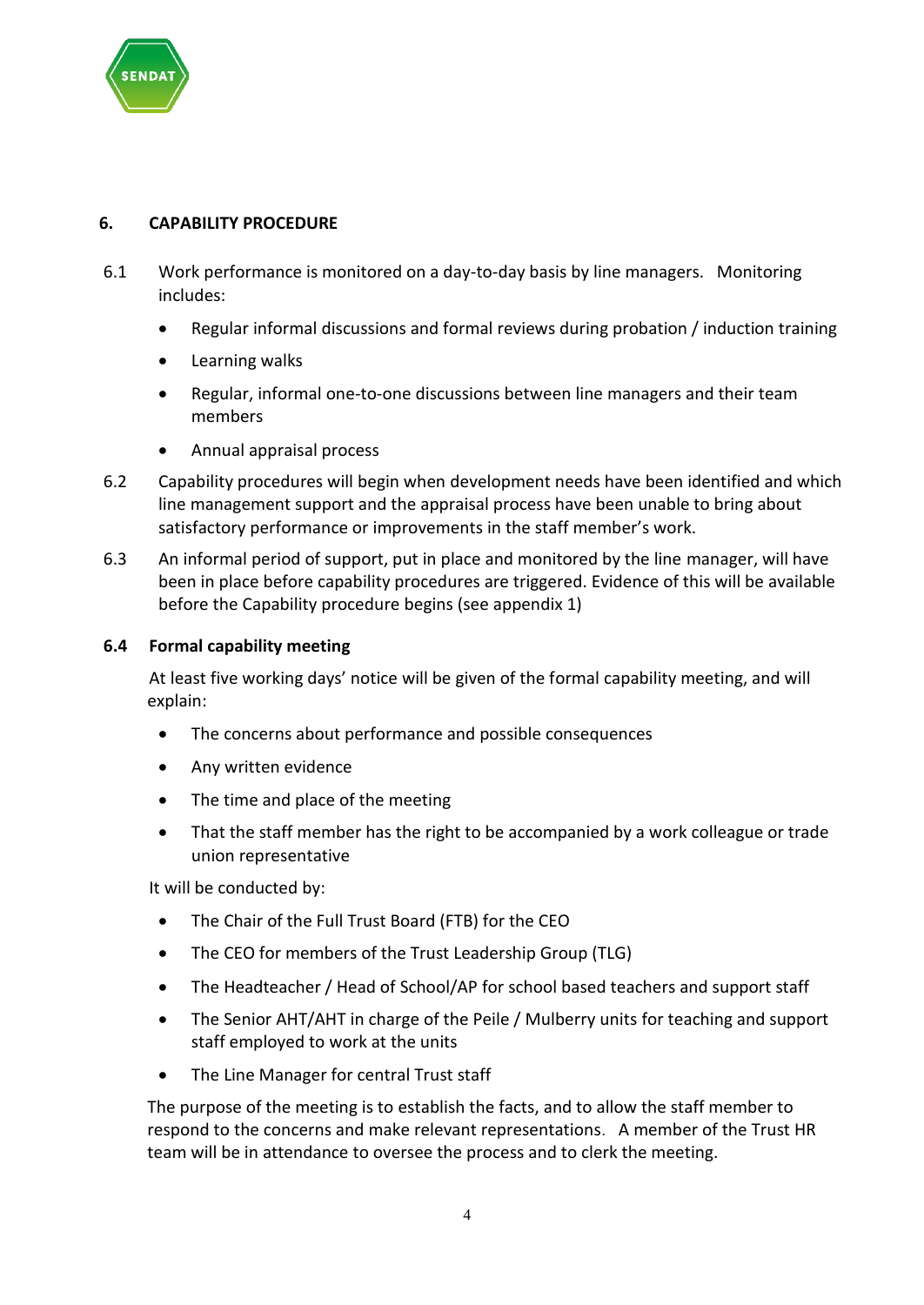

#### **6.4.1 Possible outcomes**

The meeting may establish that there are no grounds to pursue the capability issue. In this case, the procedure will come to an end and the issues will continue to be addressed through the appraisal process.

The meeting may be adjourned if further investigation is needed, or if more time is needed to consider additional information presented.

If the meeting continues, the person conducting the meeting will:

- Explain the expected standards that are not being met based on the Teachers' Standards or other relevant standards, career stage expectations and/or job description (see appendix 2)
- Give clear guidance on the standard of performance needed to end the procedures
- Explain the support available to help the staff member improve their performance
- Set out the timetable for improvement and explain how performance will be monitored and reviewed
- Warn the staff member that failure to improve within this timetable could lead to dismissal

#### **6.4.2 After the meeting**

The staff member will be sent formal meeting notes. If a formal warning has been issued, the staff member will also receive:

- A written record of the bullet points above
- Information about the timing and handling of the review stage
- Information about the procedure and time limits for appealing against the warning

#### **6.5 Monitoring and review period**

A performance monitoring and review period consisting of formal monitoring guidance and support will follow the formal capability meeting.

The member of staff will be invited to a formal review meeting, unless they were issued with a final written warning, in which case they will be invited to a decision meeting (see 6.7 below).

#### **6.6 Formal review meeting**

At least five working days' notice will be given of the formal review meeting, and will explain:

- The time and place of the meeting
- That the staff member has the right to be accompanied by a work colleague or trade union representative

If the person conducting the meeting is satisfied that the staff member has made sufficient improvement, the capability procedure will cease and the appraisal process will re-start.

In other cases: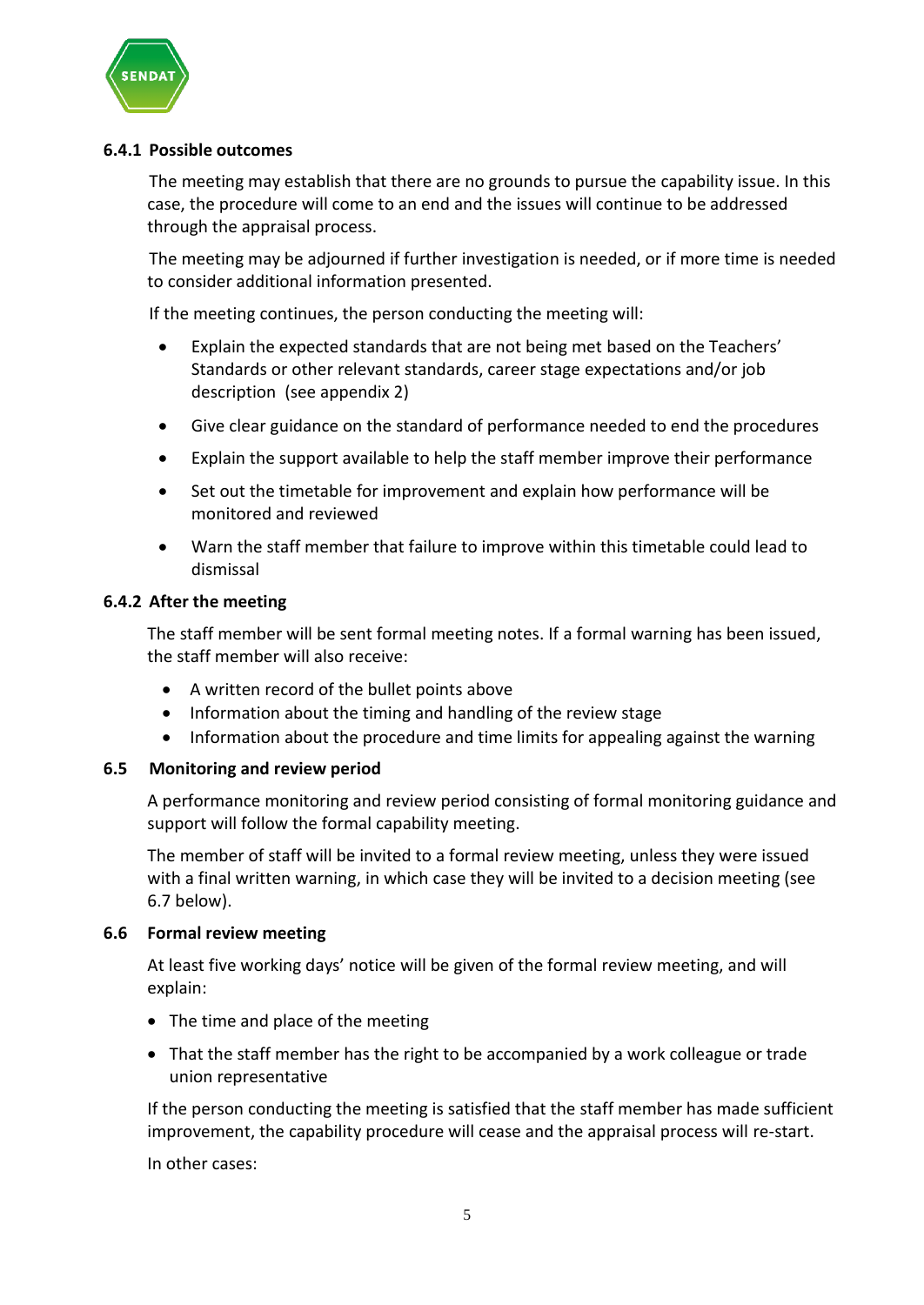

- If some progress has been made and there is confidence that more is likely, it may be appropriate to extend the monitoring and review period
- If no, or insufficient improvement has been made during the monitoring and review period, the staff member will receive a final written warning

A member of the Trust HR team will be in attendance to oversee the process and to clerk the meeting. Confidential notes of the meeting will be sent to the member of staff.

The final written warning will mirror any previous warnings that have been issued. Where a final warning is issued, the member of staff will be informed in writing that failure to achieve an acceptable standard of performance within the set timescale may result in dismissal. They will be given information about the further monitoring and review period, the procedure and time limits for appealing against the final warning. The staff member will be invited to a decision meeting.

#### **6.7 Decision meeting**

At least five working days' notice will be given of the decision meeting, and will explain:

- The time and place of the meeting
- That the staff member has the right to be accompanied by a work colleague or trade union representative

If an acceptable standard of performance has now been achieved, the capability procedure will end and the appraisal process will re-start.

If the staff member's performance does not improve to a sufficient standard.

The staff member will be informed as soon as possible of:

- The reasons for the dismissal
- The date on which the employment contract will end
- The appropriate period of notice
- Their right of appeal

A member of the Trust HR team will be in attendance to oversee the process and to clerk the meeting.

#### **6.8 Dismissal**

A decision may be made that the staff member should be dismissed or required to cease working for SENDAT at the School/AP, Unit or central Trust team by:

- The Chair of the Full Trust Board (FTB) for the CEO
- The CEO for members of the Trust Leadership Group (TLG)
- The Headteacher / Head of School/AP for school based teachers and support staff
- The Senior AHT/AHT in charge of the Peile / Mulberry units for teaching and support staff employed to work at one or both of the units.
- The Line Manager for central Trust staff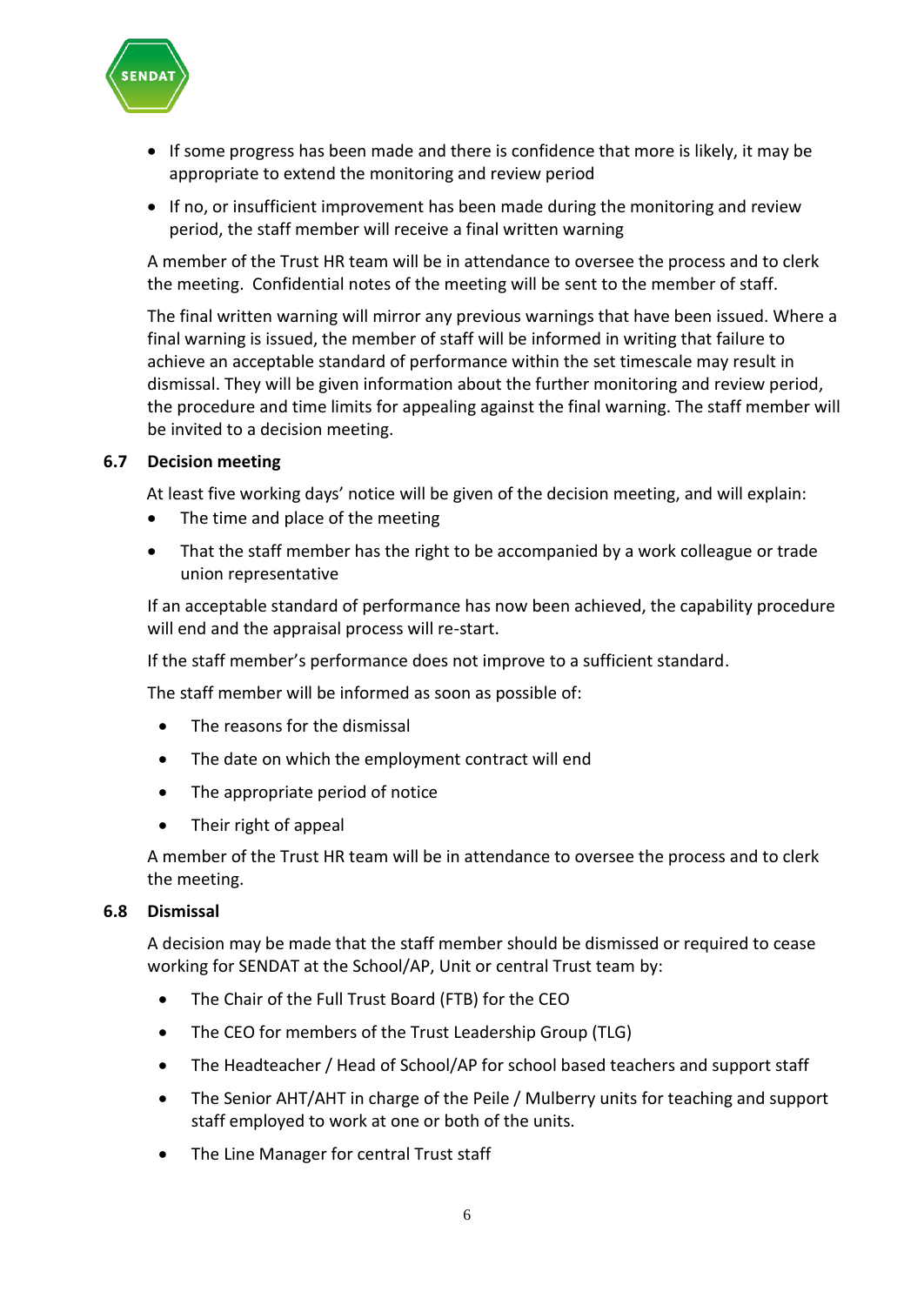

Formal notice of dismissal will be forwarded to the employee within five working days of the decision meeting.

#### **7 RIGHT OF APPEAL**

- 7.1 If a staff member feels that a decision to dismiss them is wrong or unjust, they may appeal in writing against the decision within five working days of the decision, setting out at the same time the grounds for appeal.
- 7.2 Appeals will be heard without unreasonable delay and at an agreed time and place. The same arrangements for notification and statutory right to be accompanied will apply as with formal capability and review meetings. Notes will be taken and a copy sent to the staff member.
- 7.3 The appeal hearing will conducted by and a member of the TLG or FTB who has not previously been involved in the case. The SENDAT HR Manager will be in attendance to oversee the process and to clerk the meeting.
- 7.4 The staff member will be informed in writing of the results of the appeal hearing within five working days.

#### **8 CONFIDENTIALITY**

8.1 The capability processes will be treated with confidentiality. However, the desire for confidentiality does not override the need for the Headteacher / Head of School/AP / Line Manager / TLG and FTB to quality assure the operation and effectiveness of the system.

#### **9 CONSISTENCY OF TREATMENT AND FAIRNESS**

- 9.1 The SENDAT FTB and TLG are committed to ensuring consistency of treatment and fairness. The FTB and all those with delegated authority will abide by all relevant equality legislation, including the duty to make reasonable adjustments where these are deemed either necessary or appropriate.
- 9.2 The SENDAT FTB and TLG are aware of the guidance and provisions of the Equality Act 2010 and will remain up-to-date with any changes, by way of regular update training.

#### **10 MONITORING ARRANGEMENTS**

10.1The effectiveness of this policy will be monitored by the TLG. Each stage of the procedure will be overseen by the SENDAT HR team and recorded on individual HR files. Termly reports will be provided to Trustees via the CEO report, informed by input from the HR Manager.

#### **11. LINKS WITH OTHER POLICIES**

This policy links to SENDAT policies on: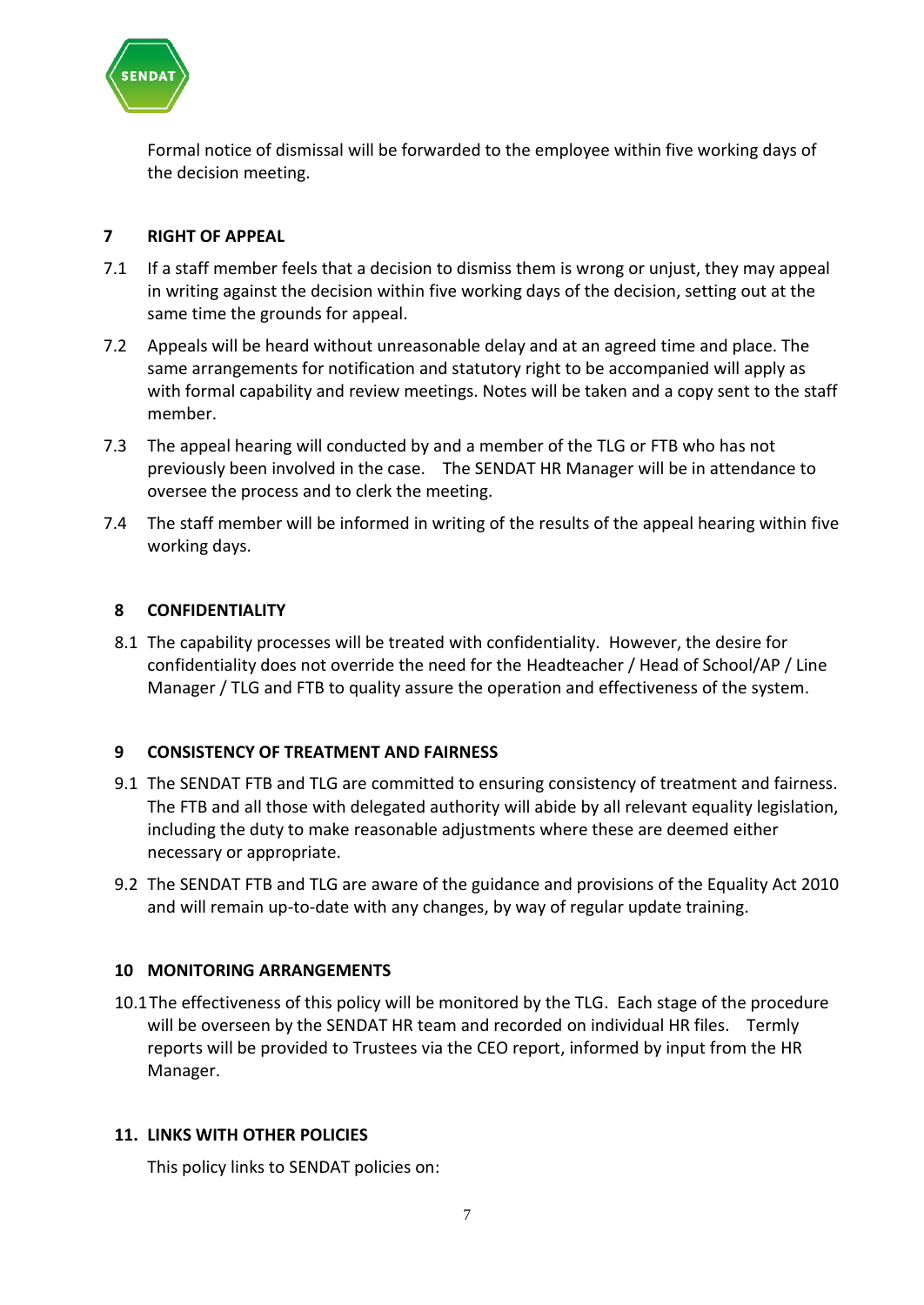

- SENDAT Appraisal policy
- SENDAT Disciplinary policy and procedure
- SENDAT Staff absence management policy and procedure
- SENDAT Staff Grievance procedures
- All SENDAT HR policies may be viewed in SharePoint:

[https://priorysuffolksch.sharepoint.com/sites/SENDATEMPLOYEEINFORMATIONHUB/Shared%20](https://priorysuffolksch.sharepoint.com/sites/SENDATEMPLOYEEINFORMATIONHUB/Shared%20Documents/Forms/AllItems.aspx?id=%2Fsites%2FSENDATEMPLOYEEINFORMATIONHUB%2FShared%20Documents%2F01%20HR%20Finance%20S%26P%20H%26S%20policies%20%2D%20staff%20shared&viewid=af03f71c%2D986a%2D42dd%2D86fe%2Dc63e92929d9b) [Documents/Forms/AllItems.aspx?id=%2Fsites%2FSENDATEMPLOYEEINFORMATIONHUB%2FShare](https://priorysuffolksch.sharepoint.com/sites/SENDATEMPLOYEEINFORMATIONHUB/Shared%20Documents/Forms/AllItems.aspx?id=%2Fsites%2FSENDATEMPLOYEEINFORMATIONHUB%2FShared%20Documents%2F01%20HR%20Finance%20S%26P%20H%26S%20policies%20%2D%20staff%20shared&viewid=af03f71c%2D986a%2D42dd%2D86fe%2Dc63e92929d9b) [d%20Documents%2F01%20HR%20Finance%20S%26P%20H%26S%20policies%20%2D%20staff%20](https://priorysuffolksch.sharepoint.com/sites/SENDATEMPLOYEEINFORMATIONHUB/Shared%20Documents/Forms/AllItems.aspx?id=%2Fsites%2FSENDATEMPLOYEEINFORMATIONHUB%2FShared%20Documents%2F01%20HR%20Finance%20S%26P%20H%26S%20policies%20%2D%20staff%20shared&viewid=af03f71c%2D986a%2D42dd%2D86fe%2Dc63e92929d9b) [shared&viewid=af03f71c%2D986a%2D42dd%2D86fe%2Dc63e92929d9b](https://priorysuffolksch.sharepoint.com/sites/SENDATEMPLOYEEINFORMATIONHUB/Shared%20Documents/Forms/AllItems.aspx?id=%2Fsites%2FSENDATEMPLOYEEINFORMATIONHUB%2FShared%20Documents%2F01%20HR%20Finance%20S%26P%20H%26S%20policies%20%2D%20staff%20shared&viewid=af03f71c%2D986a%2D42dd%2D86fe%2Dc63e92929d9b)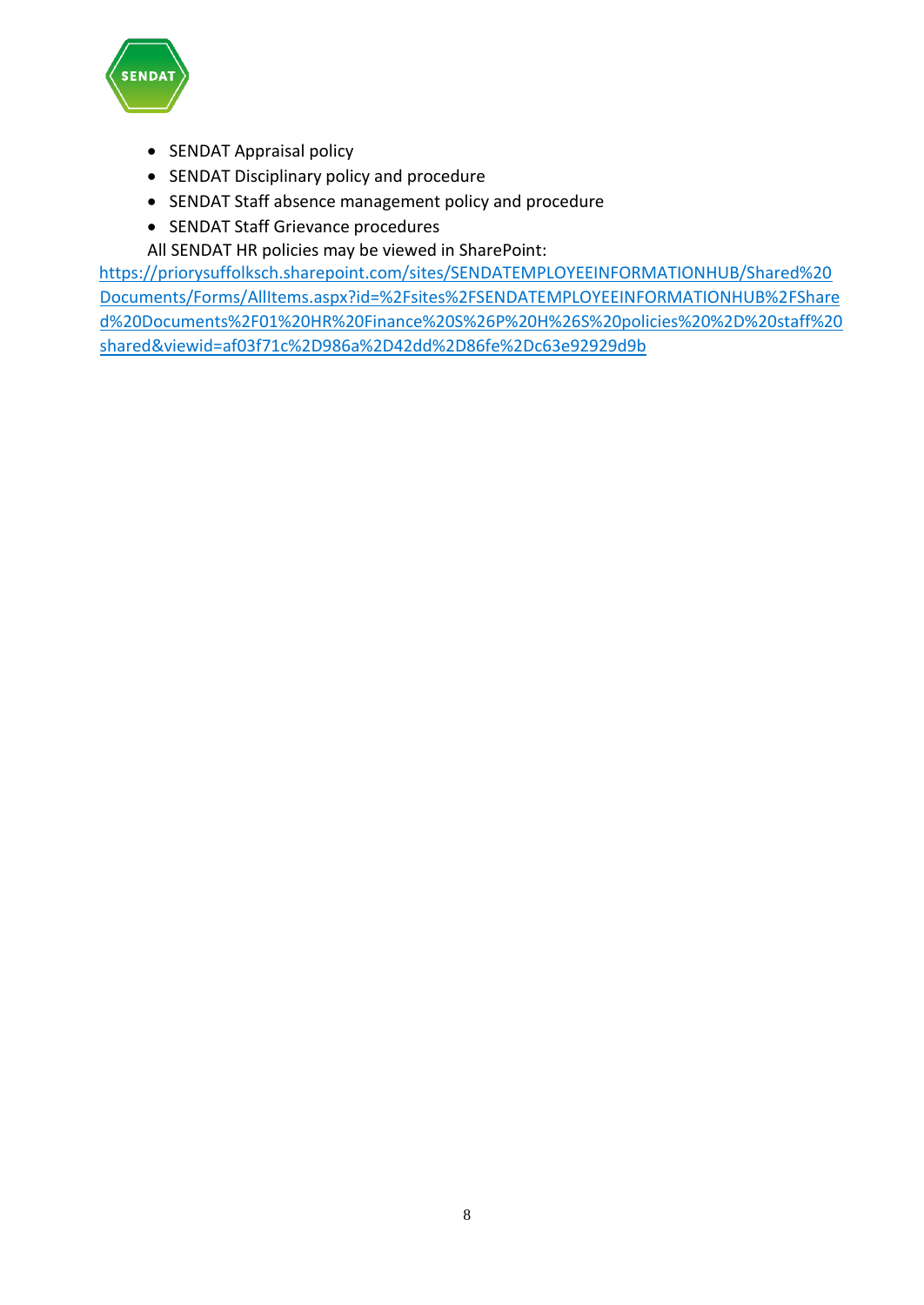

**APPENDIX 1**

# **WORKLOAD IMPACT ASSESSMENT CHECKLIST**

| <b>CHECKLIST</b>                                                                       | YES/NO   |
|----------------------------------------------------------------------------------------|----------|
| This policy complies with and is consistent with the contractual entitlements of all   | Yes      |
| staff colleagues affected by this policy, either directly or indirectly.               |          |
| This policy and any related procedures was introduced following full consultation      | Yes      |
| with staff and recognised TU representatives.                                          |          |
| This policy and any related procedures include a specific statement regarding          | Yes      |
| workload impact.                                                                       |          |
| The impact of this policy and related procedures is that they have not added           | Yes      |
| additional hours of working.                                                           |          |
| This policy does not duplicate any other existing SENDAT policy.                       | No it    |
|                                                                                        | does not |
| All policies are regularly reviewed in order to assess whether they are outdated       | Yes      |
| and/or unnecessary.                                                                    |          |
| All SENDAT Schools / APs have identified the resources necessary to support the        | Yes      |
| policy, including staff time, any additional staffing and appropriate equipment.       |          |
| All staff colleagues affected by this policy will be trained where necessary to ensure | Yes      |
| the policy and any related procedures will not increase workload to an                 |          |
| unacceptable level.                                                                    |          |
| This policy and related procedures are reviewed regularly to ensure that additional    | Yes      |
| workload burdens have not been added over time.                                        |          |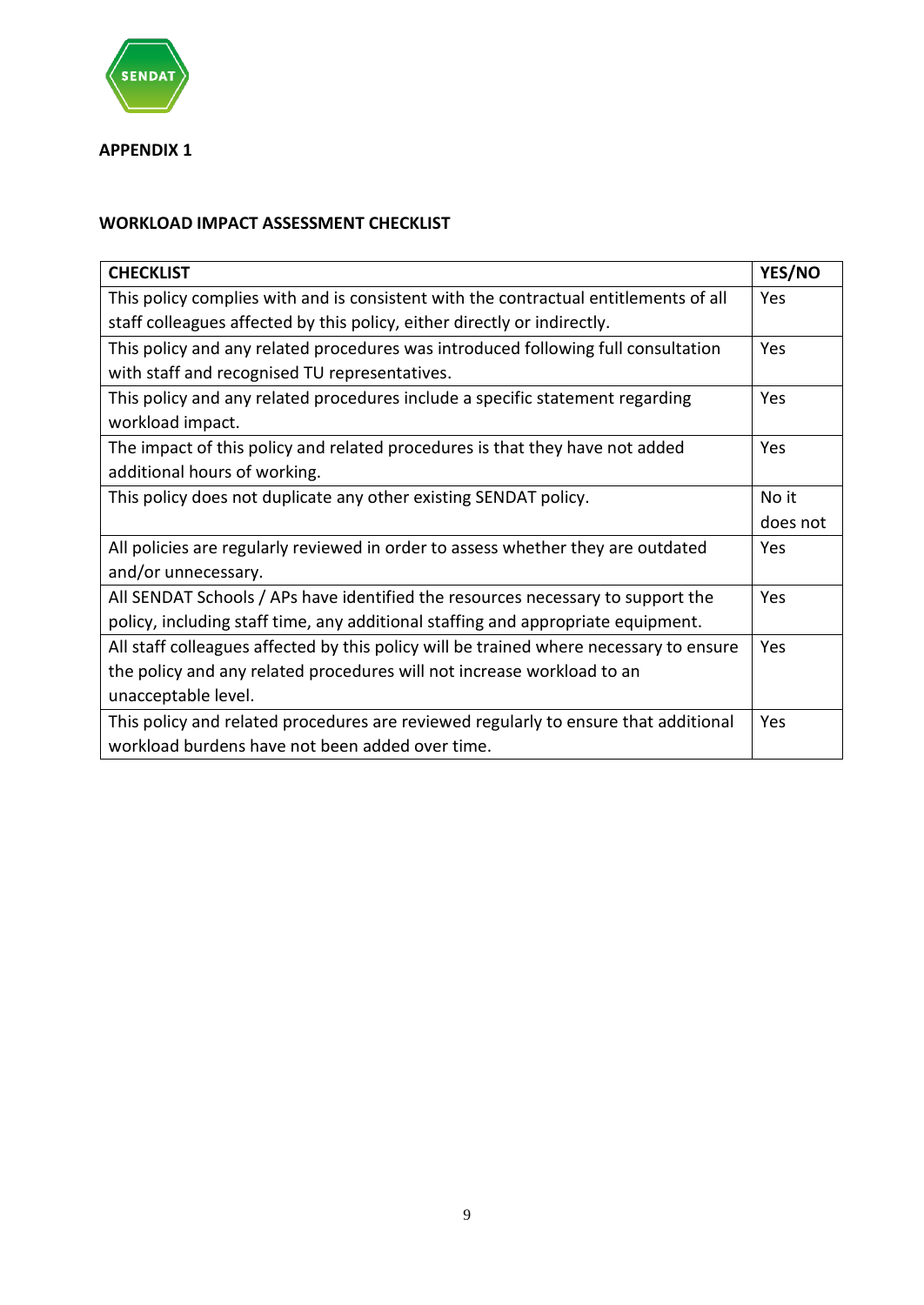# **APPENDIX 2 Template for weekly review meetings (under normal performance management)**

|             | <b>Start date for review meetings:</b> | <b>Employee's name:</b> |  | Line Manager's name:      |  |
|-------------|----------------------------------------|-------------------------|--|---------------------------|--|
|             |                                        |                         |  |                           |  |
|             |                                        |                         |  |                           |  |
|             |                                        |                         |  |                           |  |
| iews:<br>စ္ |                                        |                         |  |                           |  |
| ৳           |                                        | $\ddot{\sigma}$<br>ω    |  | $\ddot{\phantom{a}}$<br>ω |  |
| Date        |                                        | Sign                    |  | Sign                      |  |

| Area(s) for improvement                                                                                                                                                                                                                                                                                        | <b>Action needed</b>                                                                                                                                                                                    | Actions and/or support agreed (with dates) | Notes regarding progress at each weekly review                         |
|----------------------------------------------------------------------------------------------------------------------------------------------------------------------------------------------------------------------------------------------------------------------------------------------------------------|---------------------------------------------------------------------------------------------------------------------------------------------------------------------------------------------------------|--------------------------------------------|------------------------------------------------------------------------|
| Detail the specific aspects of<br>performance where<br>improvement is sought.<br>It may be helpful to reference<br>aspects of the employee's job<br>description, their professional<br>duties or the relevant Teachers'<br>Standards contained in the<br>School Teachers Pay and<br><b>Conditions Document</b> | Detail the targets,<br>objectives and/or<br>standards the<br>individual must meet to<br>demonstrate<br><i>improvements in this</i><br>area, and the<br>consequences if<br>standards are not<br>achieved |                                            | Detail progress achieved by each review meeting, dating<br>each update |
| Add further lines of detail as<br>necessary                                                                                                                                                                                                                                                                    |                                                                                                                                                                                                         |                                            |                                                                        |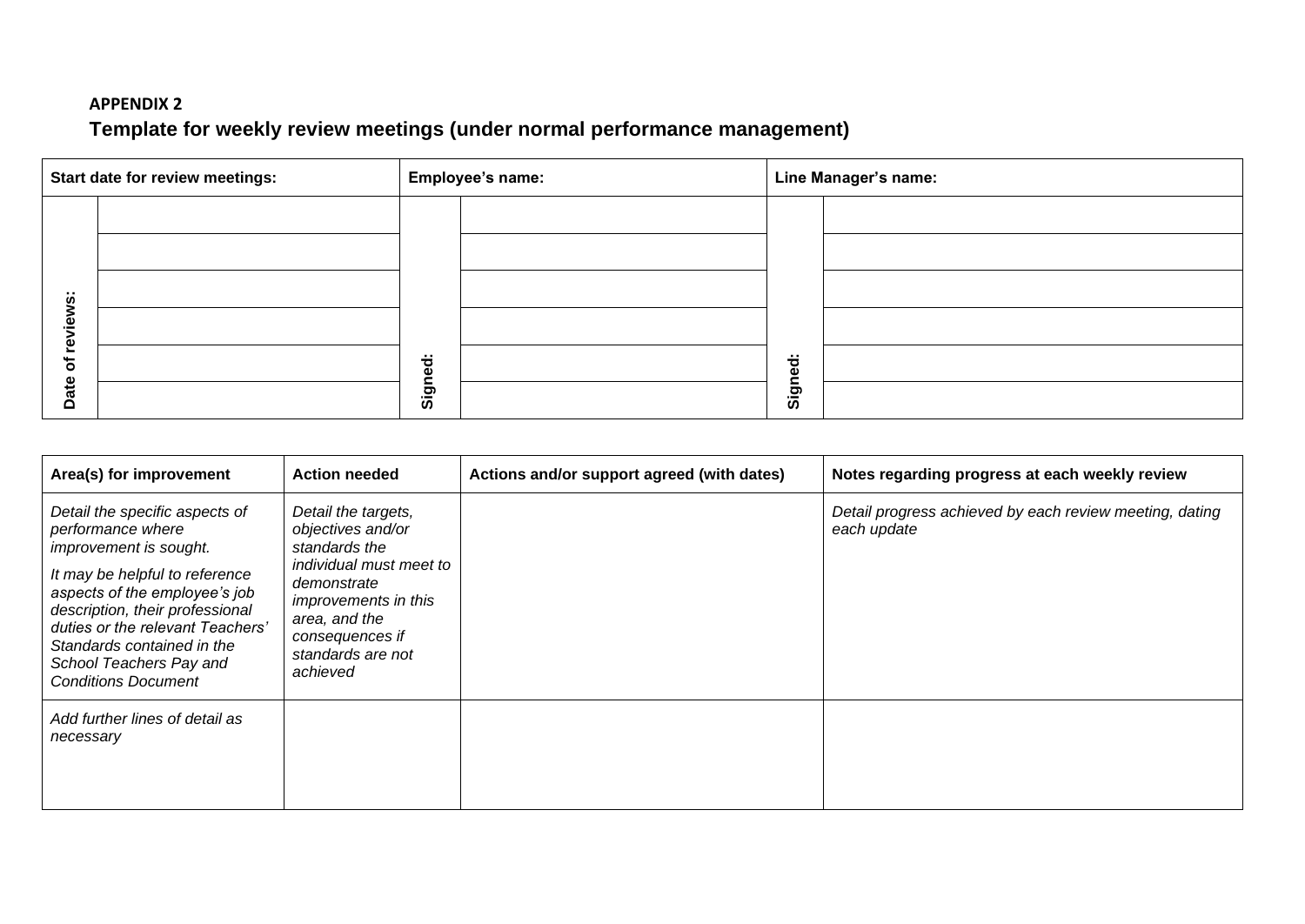

#### **APPENDIX 3 CAPABILITY ACTION PLAN TEMPLATE**

| NAME OF STAFF MEMBER                                                            | <b>NAME OF APPRAISER</b> | DATE OF MEETING                           |
|---------------------------------------------------------------------------------|--------------------------|-------------------------------------------|
|                                                                                 |                          |                                           |
| <b>OBJECTIVE 1:</b>                                                             |                          |                                           |
| Professional standard(s) / element of job role<br>that the objective relates to | Success criteria         | Evidence to be used to<br>assess progress |
|                                                                                 |                          |                                           |
|                                                                                 |                          |                                           |
|                                                                                 |                          |                                           |
| Support/resources to be provided                                                | Monitoring arrangements  | Review date                               |
|                                                                                 |                          |                                           |
|                                                                                 |                          |                                           |
|                                                                                 |                          |                                           |
|                                                                                 |                          |                                           |
|                                                                                 |                          |                                           |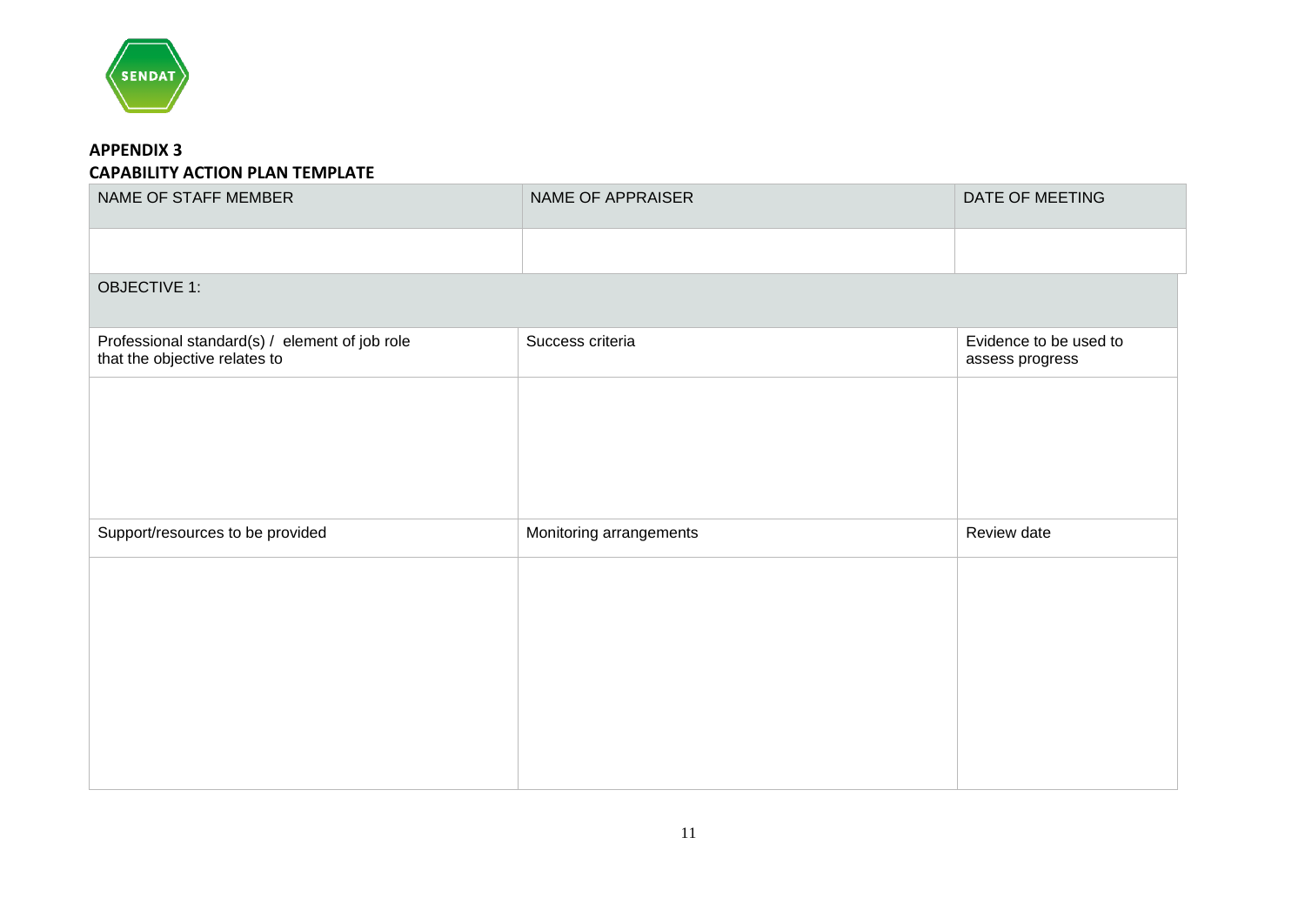

| <b>OBJECTIVE 2:</b>                                                             |                         |                                           |
|---------------------------------------------------------------------------------|-------------------------|-------------------------------------------|
| Professional standard(s) / element of job role<br>that the objective relates to | Success criteria        | Evidence to be used to<br>assess progress |
|                                                                                 |                         |                                           |
|                                                                                 |                         |                                           |
|                                                                                 |                         |                                           |
| Support/resources to be provided                                                | Monitoring arrangements | Review date                               |
|                                                                                 |                         |                                           |
|                                                                                 |                         |                                           |
|                                                                                 |                         |                                           |
|                                                                                 |                         |                                           |
|                                                                                 |                         |                                           |
|                                                                                 |                         |                                           |
|                                                                                 |                         |                                           |
|                                                                                 |                         |                                           |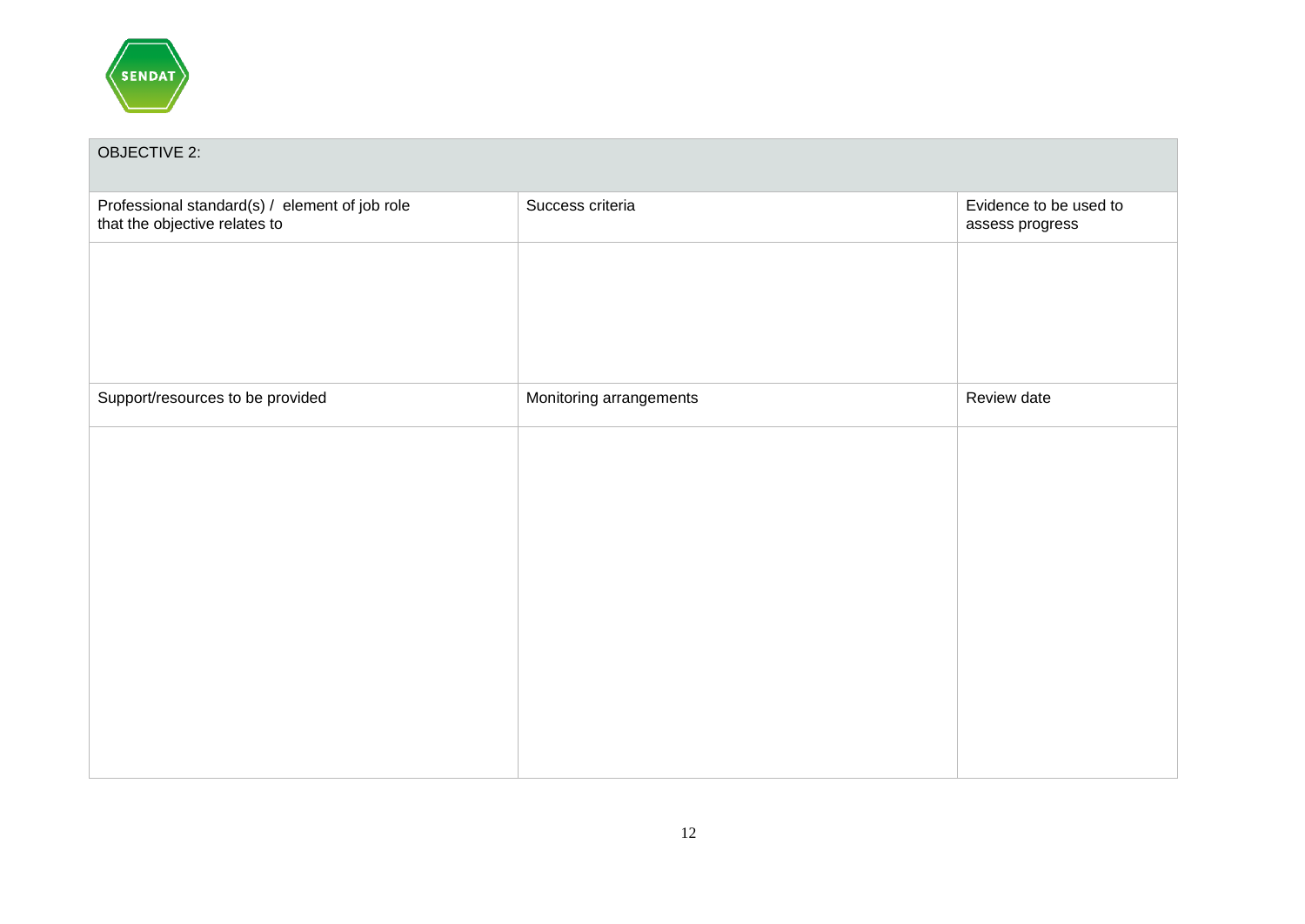

| <b>OBJECTIVE 3:</b>                                                             |                         |                                           |
|---------------------------------------------------------------------------------|-------------------------|-------------------------------------------|
| Professional standard(s) / element of job role<br>that the objective relates to | Success criteria        | Evidence to be used to<br>assess progress |
|                                                                                 |                         |                                           |
|                                                                                 |                         |                                           |
|                                                                                 |                         |                                           |
| Support/resources to be provided                                                | Monitoring arrangements | Review date                               |
|                                                                                 |                         |                                           |
|                                                                                 |                         |                                           |
|                                                                                 |                         |                                           |
|                                                                                 |                         |                                           |
|                                                                                 |                         |                                           |
|                                                                                 |                         |                                           |
|                                                                                 |                         |                                           |
|                                                                                 |                         |                                           |